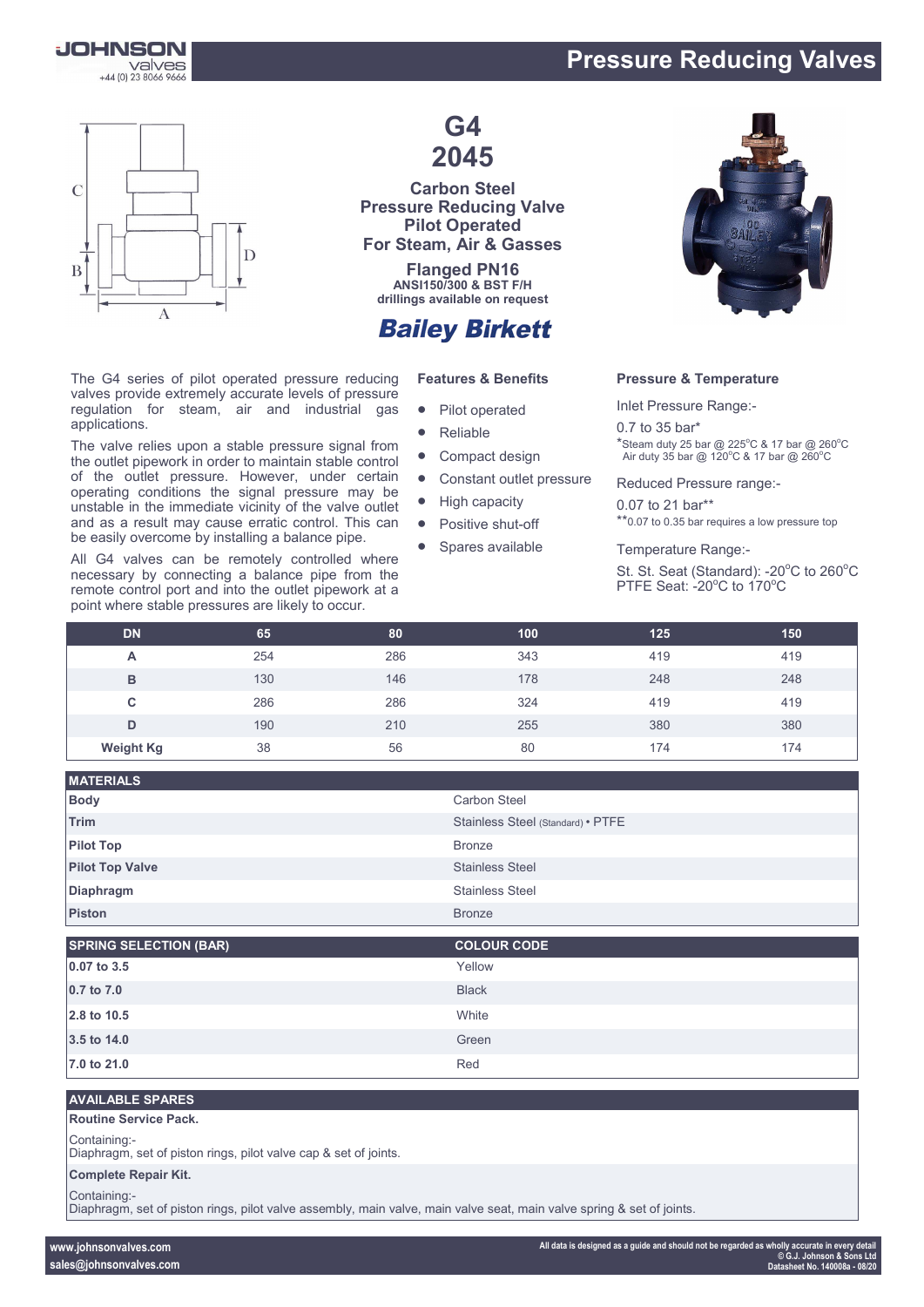

# **G4 2045**

### **Capacity Charts/Sizing**

| DRY SATURATED STEAM CAPACITY (kg/h) |                                                 |                                                                          |                                                              |                                                                 |                                                                                          |                                                                                    |
|-------------------------------------|-------------------------------------------------|--------------------------------------------------------------------------|--------------------------------------------------------------|-----------------------------------------------------------------|------------------------------------------------------------------------------------------|------------------------------------------------------------------------------------|
| Inlet<br>(bar)                      | <b>Outlet</b><br>(bar)                          | 65                                                                       | 80                                                           | 100                                                             | 125                                                                                      | 150                                                                                |
| 0.70                                | 0.35<br>$0.07**$                                | $\overline{\phantom{a}}$                                                 | $\overline{\phantom{a}}$<br>$\mathcal{L}$                    | ÷.<br>$\overline{\phantom{a}}$                                  | $\overline{\phantom{a}}$<br>$\overline{\phantom{a}}$                                     | $\overline{\phantom{a}}$                                                           |
| 1.00                                | 0.65<br>0.55<br>$0.32**$<br>$0.07**$            | $\overline{\phantom{a}}$<br>1072<br>1072                                 | 1337<br>1337                                                 | 2397<br>2397                                                    |                                                                                          |                                                                                    |
| 2.00                                | 1.65<br>1.30<br>1.10<br>0.35<br>$0.07**$        | $\sim$<br>1418<br>1540<br>1540<br>1540                                   | $\sim$<br>1769<br>1920<br>1920<br>1920                       | $\sim$<br>3171<br>3442<br>3442<br>3442                          | $\overline{\phantom{a}}$<br>4590<br>4981<br>4981<br>$\sim$                               | $\overline{\phantom{a}}$<br>6538<br>7095<br>7095<br>$\mathcal{L}_{\mathcal{A}}$    |
| 5.00                                | 4.30<br>4.00<br>2.75<br>0.35<br>$0.07**$        | 2388<br>3219<br>3219<br>3219                                             | $\sim$<br>2978<br>4015<br>4015<br>4015                       | $\sim$<br>5338<br>7196<br>7196<br>7196                          | $\mathcal{L}$<br>7727<br>10415<br>10415<br>$\sim$                                        | $\overline{\phantom{a}}$<br>14834<br>14834<br>$\sim$                               |
| 10.00                               | 9.00<br>5.50<br>1.20<br>0.35                    | 3024<br>5932<br>5932<br>5932                                             | 3771<br>7398<br>7398<br>7398                                 | 6759<br>13260<br>13260<br>13260                                 | 9783<br>19193<br>19193<br>$\mathcal{L}_{\mathcal{A}}$                                    | 13934<br>27335<br>27335<br>$\sim$                                                  |
| 15.00                               | 14.00<br>12.00<br>8.25<br>2.90<br>0.80          | 3216<br>6629<br>8624<br>8624<br>8624                                     | 4011<br>8267<br>10755<br>10755<br>10755                      | 7190<br>14819<br>19277<br>19277<br>19277                        | 21448<br>27901<br>27901                                                                  | $\sim$<br>30548<br>39739<br>39739                                                  |
| 20.00                               | 19.00<br>12.00<br>11.00<br>4.60<br>3.10<br>1.28 | 3360<br>11014<br>11265<br>11265<br>11265<br>$\mathcal{L}^{\pm}$          | 4190<br>13736<br>14048<br>14048<br>14048<br>$\omega_{\rm c}$ | 7511<br>24636<br>25180<br>25180<br>25180<br>$\omega$            | $\mathcal{L}_{\mathcal{A}}$<br>35636<br>36445<br>36445<br>÷.<br>$\overline{\phantom{a}}$ | $\mathcal{L}_{\mathcal{A}}$<br>50755<br>51906<br>51906<br>$\overline{\phantom{a}}$ |
| 25.00                               | 20.70<br>13.75<br>12.00<br>6.30<br>2.80         | 9717<br>13946<br>13946<br>13946<br>$\mathcal{L}_{\mathcal{A}}$           | 12118<br>17392<br>17392<br>17392<br>$\sim$                   | 21720<br>31174<br>31174<br>31174<br>$\mathcal{L}_{\mathcal{A}}$ | $\sim$<br>45120<br>45120<br>45120<br>$\overline{\phantom{m}}$                            | $\sim$<br>64261<br>64261<br>64261<br>$\overline{\phantom{a}}$                      |
| 30.00                               | 20.70<br>16.50<br>12.00<br>8.00<br>6.90<br>4.60 | 15162<br>16671<br>16671<br>16671<br>16671<br>$\omega_{\rm{eff}}$         | 18908<br>20789<br>20789<br>20789<br>20789<br>$\omega$ .      | 33891<br>37264<br>37264<br>37264<br>37264<br>$\sim$             | $\overline{\phantom{a}}$<br>$\overline{\phantom{a}}$<br>53934<br>53934<br>$\overline{a}$ | $\overline{\phantom{a}}$<br>76816<br>76816<br>$\overline{\phantom{a}}$             |
| 35.00                               | 20.70<br>19.25<br>12.00<br>9.60<br>7.50<br>6.20 | 18979<br>19234<br>19234<br>19234<br>19234<br>$\mathcal{L}^{\mathcal{A}}$ | 23668<br>23986<br>23986<br>23986<br>23986<br>$\mathcal{L}$   | 42425<br>42993<br>42993<br>42993<br>42993<br>$\sim$             | $\overline{\phantom{a}}$<br>62227<br>62227<br>$\qquad \qquad -$                          | $\overline{\phantom{a}}$<br>88627<br>88627                                         |

\*\* Low pressure top required for outlet pressures below 0.35 Bar

The Max. & Min. outlet pressure for a given inlet pressure and valve size, can be determined from the above table. E.g. a 100mm valve with an inlet pressure of 15.0 bar has a maximum available outlet pressure of 14.0 bar and a minimum of 0.80 bar.

To ensure the above flows, it is critical the correct size of outlet pipe is used. Contact sales for further details.

For super heated steam the above capacities need to be derated, see table below

| <b>SUPER HEATED STEAM DERATING</b> | <b>FACTOR</b>    |  |
|------------------------------------|------------------|--|
| $\overline{0}$ to 10 $\degree$ C   | Multiply by 0.96 |  |
| 10 to $50^{\circ}$ C               | Multiply by 0.92 |  |
| 50 to $75^{\circ}$ C               | Multiply by 0.89 |  |
| 75 to 100°C                        | Multiply by 0.86 |  |
| 100 to $150^{\circ}$ C             | Multiply by 0.82 |  |